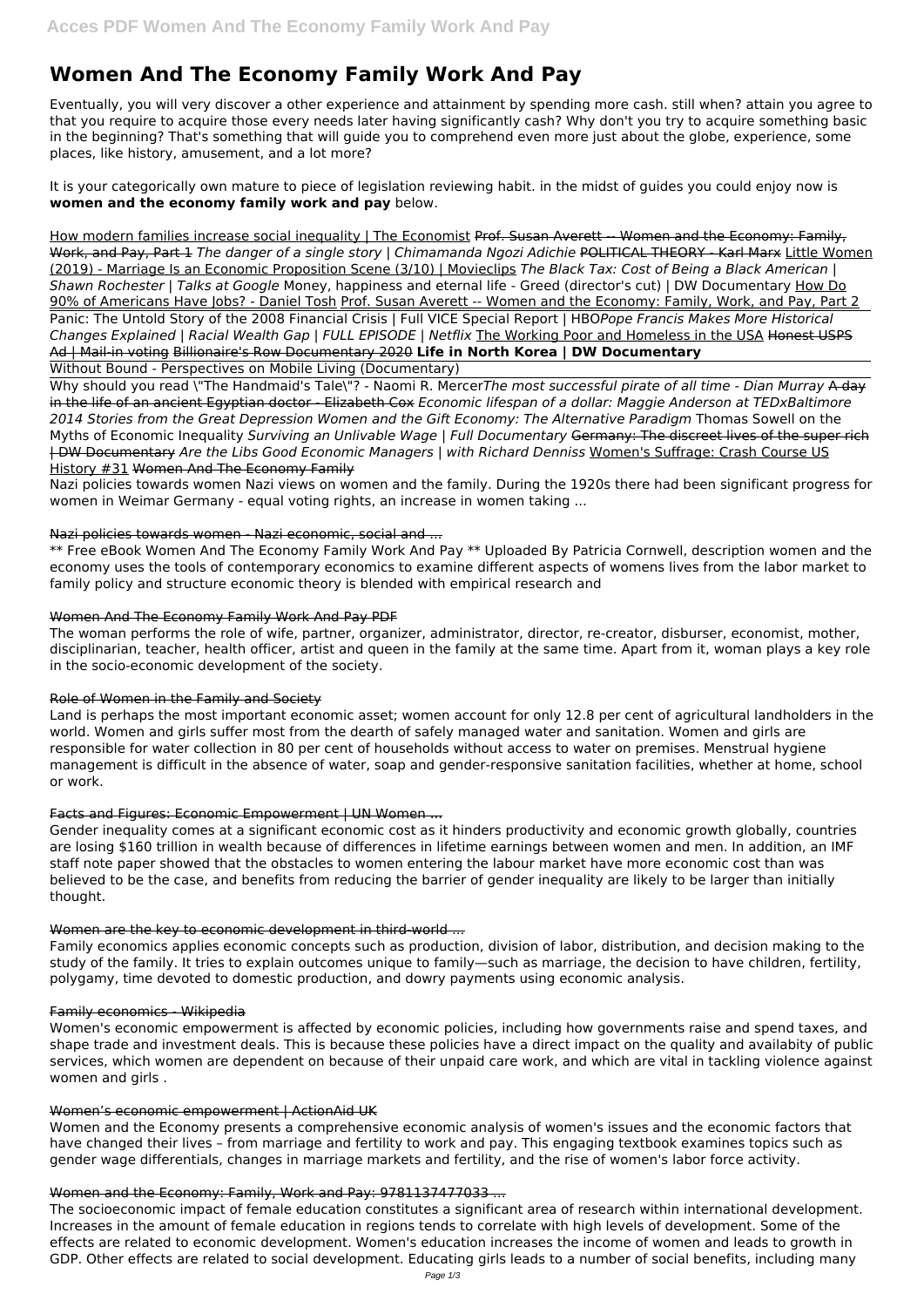#### related to women's e

An analysis of the enormous changes in women's economic lives around the world, from the family to the labour market. Hoffman and Averett examine topics such as the effect of rising women's wages and improved labour market opportunities on marriage, the ways in which more reliable contraception has shaped women's adult lives and careers, and the forces behind the phenomenal rise in women's labour force activity. This fourth edition includes brand new chapters on gender in economics and race and gender in the USA. It incorporates the latest research findings throughout, many of which are featured in helpful call-out boxes, and illustrated with new graphs and figures. This is invaluable reading for undergraduate and postgraduate students of economics, development and women's studies. The level of economic analysis is suitable for students with basic economics knowledge. New to this Edition: - New chapters on gender in economics and race and gender in economics - Fully updated with new data, policy examples and a new companion website with lecturer resources - Increased pedagogy, with over 30 new boxes

This textbook presents a comprehensive economic analysis of women's issues and the economic factors that have changed their lives, from marriage and fertility to work and pay. Hoffman and Averett examine topics such as gender wage differentials, changes in marriage markets and fertility, and the rise of women's labour force activity. It also includes coverage of a wide range of policy issues, from taxes to family policy to microlending. Examples are combined with formal analysis, to give students a firm understanding of this area of economics. This textbook will be invaluable for undergraduate and postgraduate students of economics, development and women's studies. The level of economic analysis is suitable for students with basic economics knowledge.

The transformation of women's lives over the past century is among the most significant and far-reaching of social and economic phenomena, affecting not only women but also their partners, children, and indeed nearly every person on the planet. In developed and developing countries alike, women are acquiring more education, marrying later, having fewer children, and spending a far greater amount of their adult lives in the labor force. Yet, because women remain the primary caregivers of children, issues such as work-life balance and the glass ceiling have given rise to critical policy discussions in the developed world. In developing countries, many women lack access to reproductive technology and are often relegated to jobs in the informal sector, where pay is variable and job security is weak. Considerable occupational segregation and stubborn gender pay gaps persist around the world. The Oxford Handbook of Women and the Economy is the first comprehensive collection of scholarly essays to address these issues using the powerful framework of economics. Each chapter, written by an acknowledged expert or team of experts, reviews the key trends, surveys the relevant economic theory, and summarizes and critiques the empirical research literature. By providing a clear-eyed view of what we know, what we do not know, and what the critical unanswered questions are, this Handbook provides an invaluable and wideranging examination of the many changes that have occurred in women's economic lives.

"In Career and Family, Claudia Goldin builds on decades of complex research to examine the gender pay gap and the unequal distribution of labor between couples in the home. Goldin argues that although recent public and private discourse has brought these concerns to light, the actions taken-such as a single company slapped on the wrist or a few progressive leaders going on paternity leave-are the economic equivalent of tossing a band-aid to someone with cancer. These solutions, Goldin writes, treat the symptoms and not the disease of gender inequality in the workplace and economy. Goldin points to data that reveals how the pay gap widens further down the line in women's careers, about 10 to 15 years out, as opposed to those beginning careers after college. She examines five distinct groups of women over the course of the twentieth century: cohorts of women who differ in terms of career, job, marriage, and children, in approximated years of graduation-1900s, 1920s, 1950s, 1970s, and 1990s-based on various demographic, labor force, and occupational outcomes. The book argues that our entire economy is trapped in an old way of doing business; work structures have not adapted as more women enter the workforce. Gender equality in pay and equity in home and childcare labor are flip sides of the same issue, and Goldin frames both in the context of a serious empirical exploration that has not yet been put in a long-run historical context. Career and Family offers a deep look into census data, rich information about individual college graduates over their lifetimes, and various records and new sources of material to offer a new model to restructure the home and school systems that contribute to the gender pay gap and the quest for both family and career"--

This lucid, hard-hitting book explores a central paradox of the Japanese economy: the relegation of women to low-paying, dead-end jobs in a workforce that depends on their labor to maintain its status as a world economic leader. Drawing upon historical materials, survey and statistical data, and extensive interviews in Japan, Mary Brinton provides an in-depth and original examination of the role of gender in Japan's phenomenal postwar economic growth. Brinton finds that the educational system, the workplace, and the family in Japan have shaped the opportunities open to female workers. Women move in and out of the workforce depending on their age and family duties, a great disadvantage in a system that emphasizes seniority and continuous work experience. Brinton situates the vicious cycle that perpetuates traditional gender roles within the concept of human capital development, whereby Japanese society "underinvests" in the capabilities of women. The effects of this underinvestment are reinforced indirectly as women sustain male human capital through unpaid domestic labor and psychological support. Brinton provides a clear analysis of a society that remains misunderstood, but whose economic transformation has been watched with great interest by the industrialized world.

This book explores the changing role of Muslim women in the economy in the twenty-first century. Sociological developments such as secular education, female-focused policies, national and global commitments to gender equality as well as contemporary technological advances have all served to shift and redefine the domestic and public roles of Muslim women, leading in many places to increases in workplace participation and entrepreneurship. The volume investigates the contexts of these shifts and the experiences of women balancing faith and other commitments to actively engage in the economy in vastly different countries. The book looks at how family codes and the understandings of Muslim male and female roles sit alongside social and economic advances and the increases in women partaking in the economy. Within a globalised world, it also highlights the importance of the implementation of the current sustainable development priorities